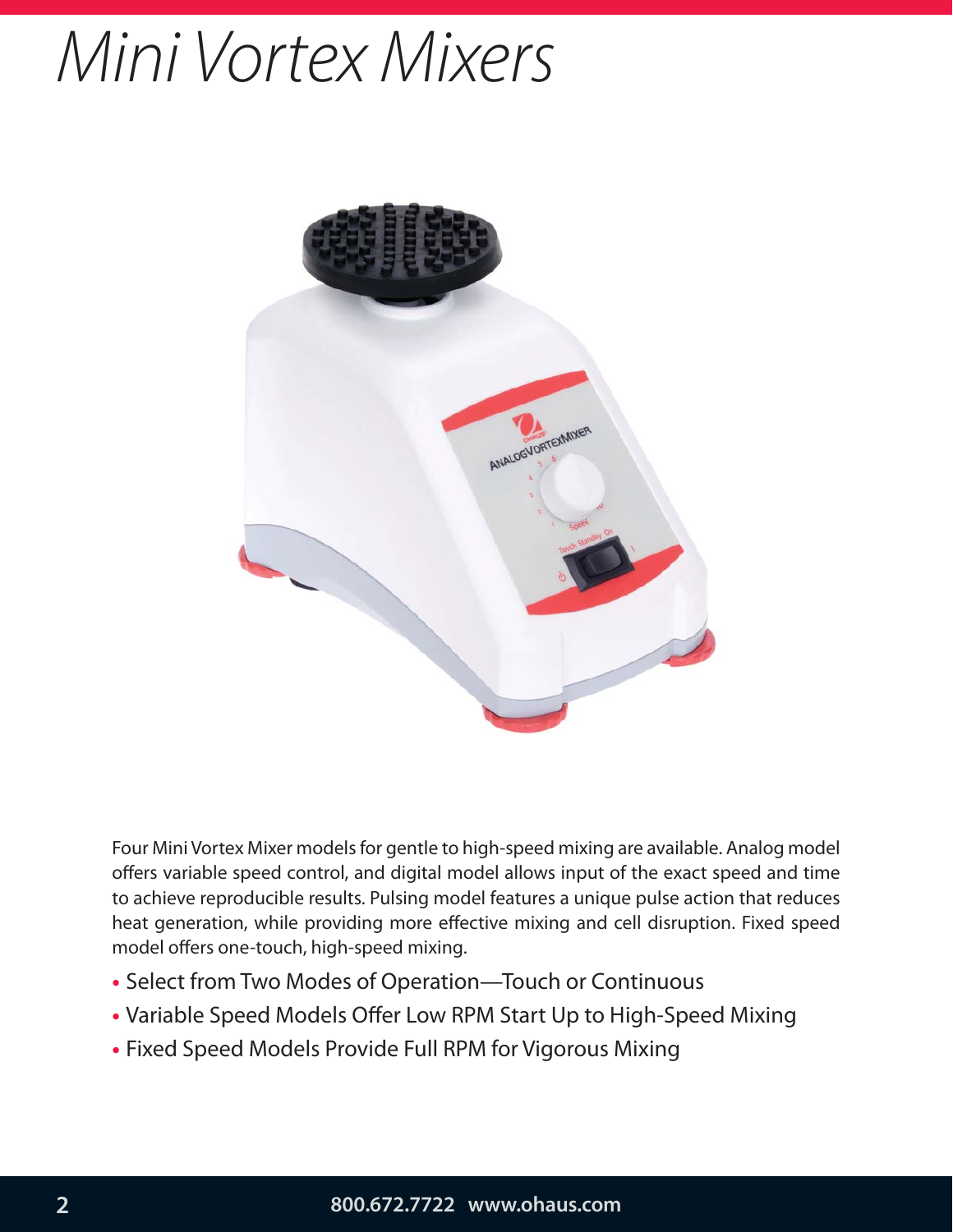### Vortex Mixers **Mini Vortex Mixers**

- Sturdy design
- LED displays for speed and time
- Continuous or touch mode operation

Built sturdy to provide stable and reliable vortexing action. Ideal for applications that demand repeatable results. Microprocessor control maintains set speed for strong, consistent mixing action. Timer will display elapsed time or, when programmed to user defined time limit, the unit will shut off when time reaches zero. Two modes of operation; continuous mode when using accessory attachments or touch mode which activates mixing when depressing the cup head.

#### **Operating Conditions:**

Unit can be run in conditions from 4 to 40°C (39 to 104°F), 20% to 85% relative humidity, non-condensing.

#### **Ordering Information:**

Units include a 3-wire cord and plug. Includes both cup head and 3" head with cover. Additional accessories can be found on pages 52-53.

#### **This product includes:**

| <b>Description</b>            | Item Number |
|-------------------------------|-------------|
| Cup Head                      | 30400235    |
| 3" (7.6 cm) Head              | 30400236    |
| 3" (7.6 cm) Rubber Head Cover | 30400237    |
| <b>Description</b>            | Model       |

Digital Vortex Mixer | VXMNDG | 30392122

| • Sturdy design |  |
|-----------------|--|
|                 |  |

- **•** LED displays for time and speed
- **•** Glass bead cell disruption/homogenization

Built sturdy to provide stable and reliable vortexing action. Powerful pulsing vortex action produces excellent cell disruption for glass bead procedures. Capable of complete cell disruption of samples in only minutes. Unique pulsing action reduces heat generation while providing more effective mixing and disruption. Displayed time counts up during continuous operation and counts down during timed runs.

#### **Operating Conditions:**

Unit can be run in conditions from 4 to 40°C (39 to 104°F), 20% to 85% relative humidity, non-condensing.

#### **Ordering Information:**

Units include a 3-wire cord and plug . Includes cup head, 3" head with cover, and an easy-to-load 1.5 mL to 2 mL Micro-Tube Holder. Holder has a built-in cup head. Additional accessories can be found on pages 52-53.

#### **This product includes:**

| <b>Description</b>            | Item Number |
|-------------------------------|-------------|
| Cup Head                      | 30400235    |
| 3" (7.6 cm) Head              | 30400236    |
| 3" (7.6 cm) Rubber Head Cover | 30400237    |
| Stainless Steel Tube Holder   | 30400206    |

| <b>Description</b>   | Model         | Item Number |
|----------------------|---------------|-------------|
| Pulsing Vortex Mixer | <b>VXMNPS</b> | 30392129    |



| <b>Specifications</b>                        |                                                                                                            |
|----------------------------------------------|------------------------------------------------------------------------------------------------------------|
| Speed Range* 120V                            | 500 to 3000 rpm                                                                                            |
| Timer                                        | 1 second to 160 hours                                                                                      |
| Orbit                                        | $4.9$ mm $(0.19")$                                                                                         |
| Controls                                     | Auto/Standby/On Rocker Switch,<br>LED Displays for Speed/Time,<br>Up/Down Buttons for Set-Point<br>Control |
| Duty Rating                                  | Intermittent duty                                                                                          |
| <b>Dimensions</b><br>$(L \times W \times H)$ | $8.3'' \times 4.8'' \times 6.5''$<br>$(21.1 \times 12.2 \times 16.5$ cm)                                   |
| Ship Weight                                  | 10 lbs (4.5 kg)                                                                                            |

\* Maximum speed will vary depending on accessory used.



| <b>Specifications</b>                        |                                                                                                                                |
|----------------------------------------------|--------------------------------------------------------------------------------------------------------------------------------|
| Speed Range* 120V                            | 500 to 3000 rpm                                                                                                                |
| Timer                                        | 1 second to 160 hours                                                                                                          |
| Orbit                                        | 2.5 mm (0.098")                                                                                                                |
| Controls                                     | Auto/Standby/On Rocker Switch,<br>LED Displays for Speed/Time,<br>Up/Down Buttons for Set-Point Control<br><b>Pulse Button</b> |
| Duty Rating                                  | Intermittent duty                                                                                                              |
| <b>Dimensions</b><br>$(L \times W \times H)$ | $8.3'' \times 4.8'' \times 6.5''$<br>$(21.1 \times 12.2 \times 16.5$ cm)                                                       |
| Ship Weight                                  | 10 lbs (4.5 kg)                                                                                                                |

\* Maximum speed will vary depending on accessory used.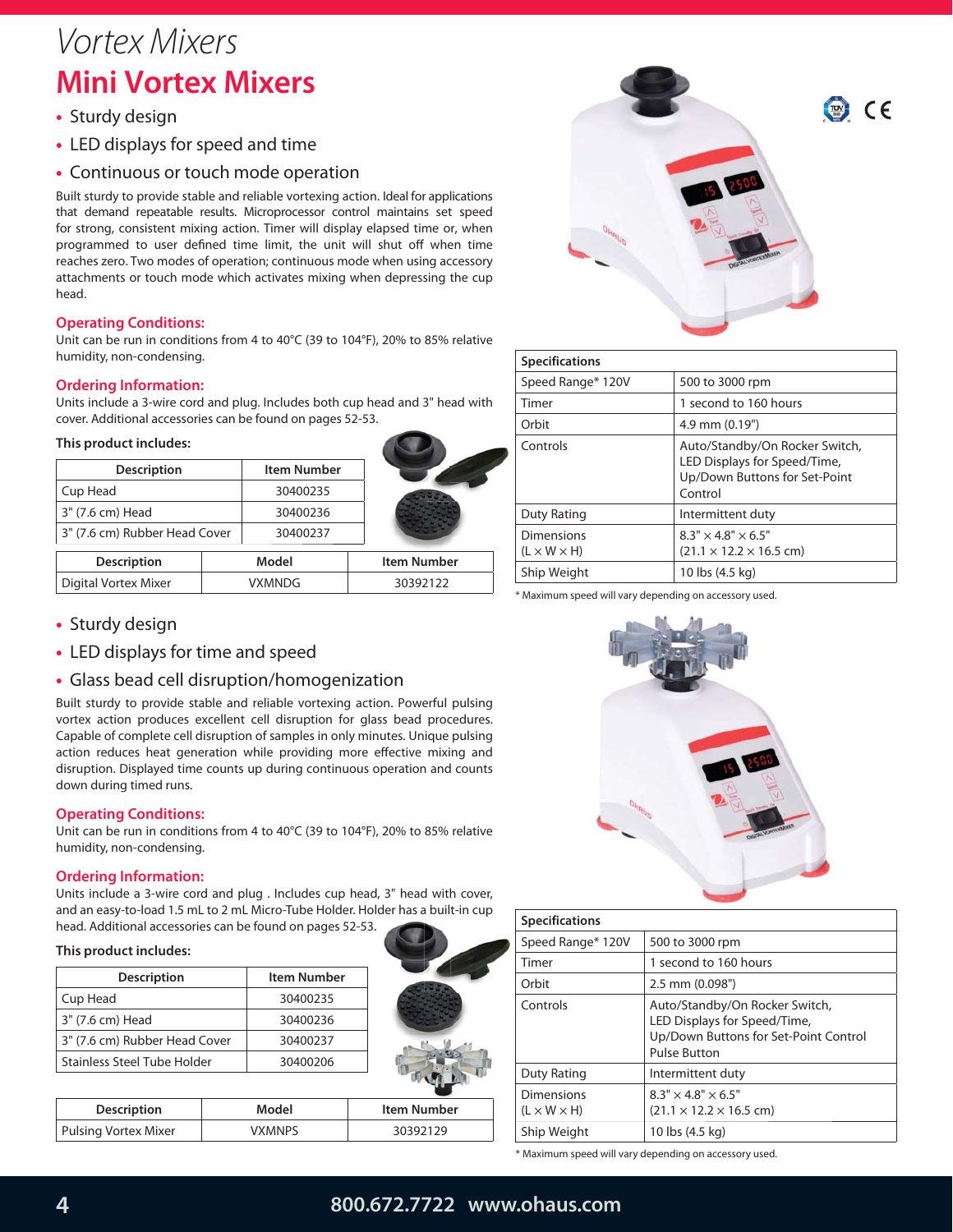## Accessories

### **Mini Vortex Mixer Accessories**

#### **Micro-Tube Holder**

Mixes (48) 0.25 to 2 mL micro-tubes. Requires Insert Retainer.

| <b>Description</b>         | <b>Item Number</b> |
|----------------------------|--------------------|
| Micro-Tube Holder (2 pack) | 30400232           |
| Insert Retainer            | 30400227           |



#### **9 to 13 mm Tube Holder**

Ideal for mixing 5 mL culture tubes and micro-vials. Requires Insert Retainer.

| <b>Description</b>              | <b>Item Number</b> |
|---------------------------------|--------------------|
| 9 to 13 mm Tube Holder (2 pack) | 30400229           |
| <b>Insert Retainer</b>          | 30400227           |

#### **14 to 19 mm Tube Holder**

Ideal for mixing up to (8) 15 mL centrifuge tubes. Requires Insert Retainer.

| <b>Description</b>               | <b>Item Number</b> |
|----------------------------------|--------------------|
| 14 to 19 mm Tube Holder (2 pack) | 30400230           |
| <b>Insert Retainer</b>           | 30400227           |

#### **20 to 25 mm Tube Holder**

Ideal for mixing up to (8) 50 mL centrifuge tubes. Requires Insert Retainer

| <b>Description</b>               | <b>Item Number</b> |
|----------------------------------|--------------------|
| 20 to 25 mm Tube Holder (2 pack) | 30400231           |
| Insert Retainer                  | 30400227           |

#### **Vessel Harness**

Mixes Erlenmeyer flasks and media bottles. Requires Insert Retainer.

| <b>Description</b>      | <b>Item Number</b> |
|-------------------------|--------------------|
| Vessel Harness (2 pack) | 30400228           |
| <b>Insert Retainer</b>  | 30400227           |

#### **Cup Head**

Designed for mixing 1 tube at a time.

| <b>Description</b> | <b>Item Number</b> |
|--------------------|--------------------|
| Cup Head           | 30400235           |

#### **3" Rubber Head Cover and 3" Head**

Designed for mixing irregular shaped objects.

| <b>Item Number</b> |
|--------------------|
| 30400196           |
| 30400236           |
| 30400237           |
|                    |

#### **Microplate Holder**

Ideal for mixing 96-well plates or deep well blocks. Requires Insert Retainer.

| <b>Description</b>         | <b>Item Number</b> |
|----------------------------|--------------------|
| Microplate Holder (2 pack) | 30400233           |
| Insert Retainer            | 30400227           |



#### **Flat Foam Insert**

Ideal for custom applications. Can be cut or drilled to fit your specifications. Requires Insert Retainer.

| <b>Description</b>        | <b>Item Number</b> |
|---------------------------|--------------------|
| Flat Foam Insert (2 pack) | 30400234           |
| <b>Insert Retainer</b>    | 30400227           |

#### **Microwell Kit with Retainer**

- Includes:
- 2 Microplate Holders
- 1 Insert Retainer

| <b>Description</b>          | <b>Item Number</b> |
|-----------------------------|--------------------|
| Microwell Kit with Retainer | 30400199           |

#### **Microtube Kit with /Retainer**

- Includes:
- 2 Micro-Tube Holders • 1 Insert Retainer

| <b>Description</b>            | <b>Item Number</b> |
|-------------------------------|--------------------|
| Microtube Kit with / Retainer | 30400200           |

#### **Foam Insert Variety Pack**

- Includes:
- (1) 9 to 13 mm Tube Holder
- (1) 14 to 19 mm Tube Holder
- (1) 20 to 25 mm Tube Holder
- 1 Flat Foam Insert

| <b>Description</b>       | <b>Item Number</b> |
|--------------------------|--------------------|
| Foam Insert Variety Pack | 30400201           |

#### **Micro-Tube and Microplate Holder Kit**

- Includes:
- 1 Micro-Tube Holder
- 1 Microplate Holder • 1 Insert Retainer

| ן ווואכו ג הכנסוווכו |             |
|----------------------|-------------|
| <b>Description</b>   | Item Number |
|                      |             |

Micro-Tube & Microplate Holder Kit | 30400198

|  |  | <b>Tube Holder Kit</b> |
|--|--|------------------------|

Includes:

- (1) 9 to 13 mm Tube Holder
- (1) 14 to 19 mm Tube Holder
- (1) 20 to 25 mm Tube Holder
- 1 Flat Foam Insert
- 2 Vessel Harnesses • 1 Insert Retainer
- **Description** Item Number Tube Holder Kit 30400197

OHAUS Vortex Mixer accessories are interchangeable with other manufacturers' models. Call 1-800-672-7722 for assistance.

#### **800.672.7722 www.ohaus.com 5**